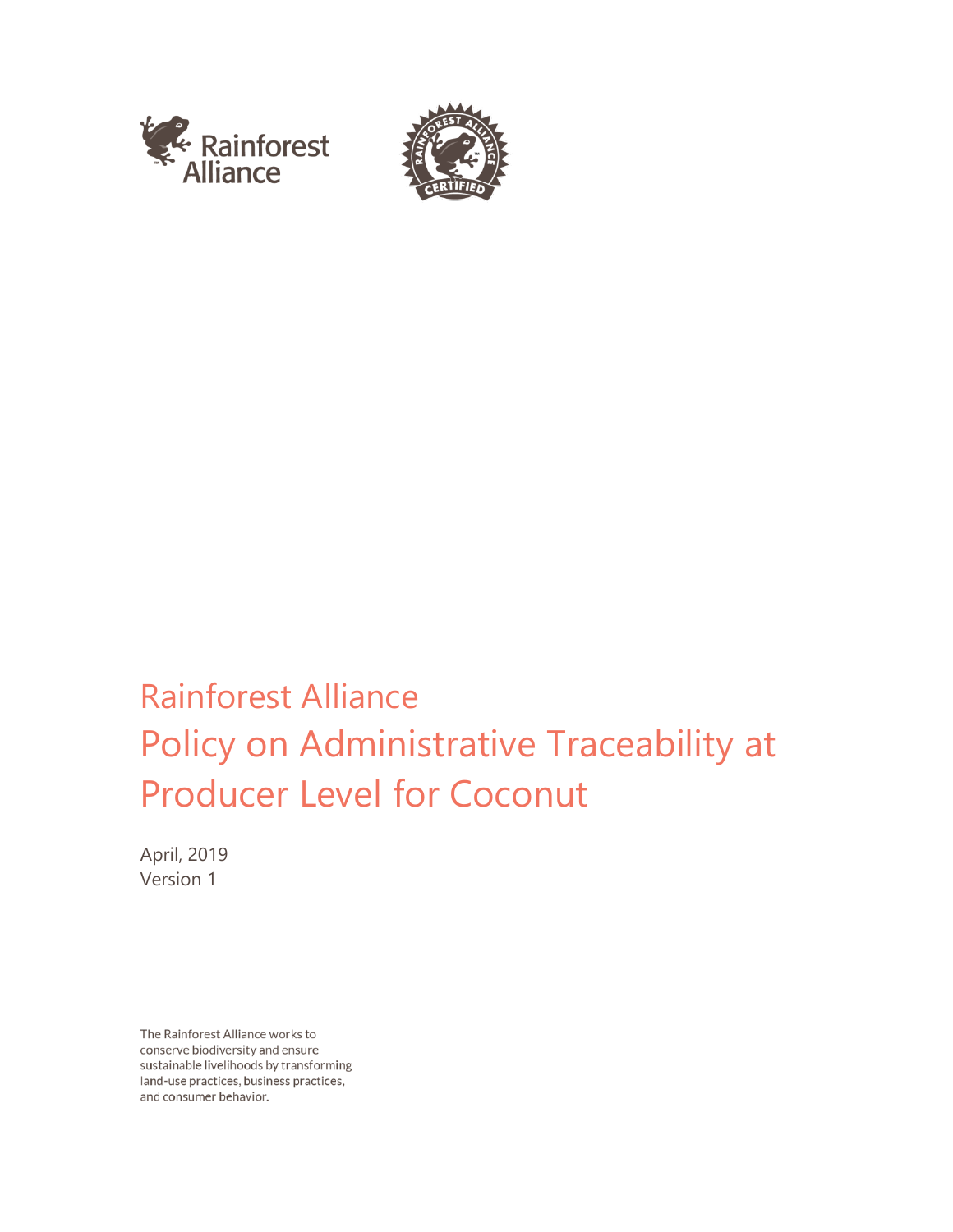## More information?

For more information about the Rainforest Alliance, visit [www.rainforest-alliance.org](http://www.rainforest-alliance.org/) or contact [info@ra.org](mailto:info@ra.org)

### Translation Disclaimer

Translation accuracy of any Rainforest Alliance sustainable agriculture certification program document into languages other than English is not guaranteed nor implied. Any question related to the accuracy of the information contained in the translation, refer to the English official version. Any discrepancies or differences created in the translation are not binding and have no effect for auditing or certification purposes.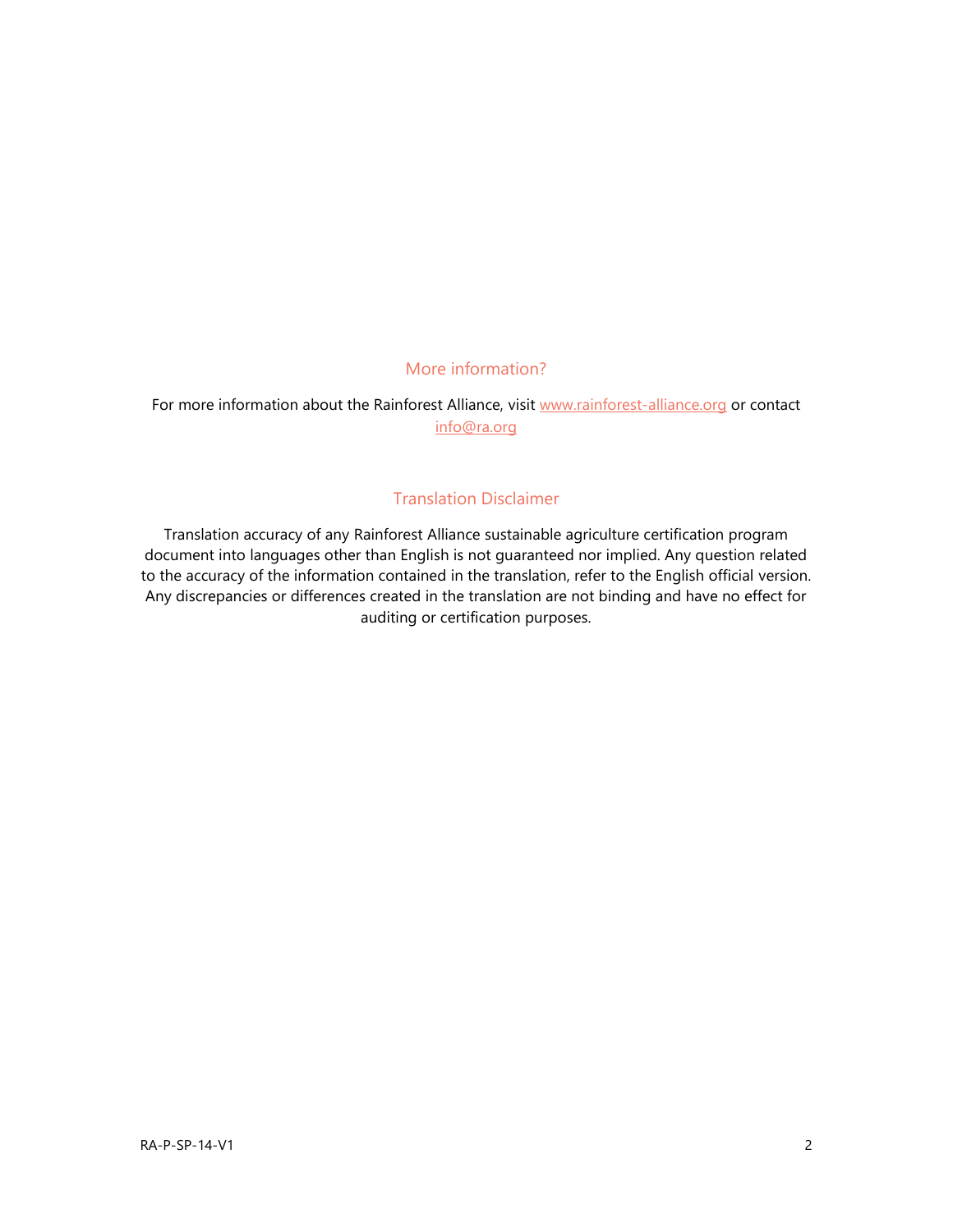# **Policy**

| <b>Issue Date:</b>                                                           | <b>Binding date:</b>  |                                    | <b>Expiration date:</b> |
|------------------------------------------------------------------------------|-----------------------|------------------------------------|-------------------------|
| April 24, 2019                                                               | With immediate effect |                                    | Until next review       |
| <b>Developed by:</b>                                                         |                       | <b>Approved by:</b>                |                         |
| Senior Manager, Global Assurance                                             |                       | Chief of Sustainable Supply Chains |                         |
| Linked to (code and name of documents, if applicable):                       |                       |                                    |                         |
| RA-S-SP-1-V2 Rainforest Alliance Sustainable Agriculture Standard, July 2017 |                       |                                    |                         |
| <b>Replaces:</b>                                                             |                       |                                    |                         |
| N/A                                                                          |                       |                                    |                         |
| Clause or criterion number and text (if applicable):                         |                       |                                    |                         |
| Criterion 1.3                                                                |                       |                                    |                         |
| <b>Applicable to:</b>                                                        |                       |                                    |                         |
| Certificate holders and certification bodies                                 |                       |                                    |                         |
| <b>Regions:</b>                                                              |                       |                                    |                         |
| Global scope                                                                 |                       |                                    |                         |
| <b>Crops:</b>                                                                |                       | <b>Type of organizations:</b>      |                         |
| Coconut                                                                      |                       | Group administrators               |                         |